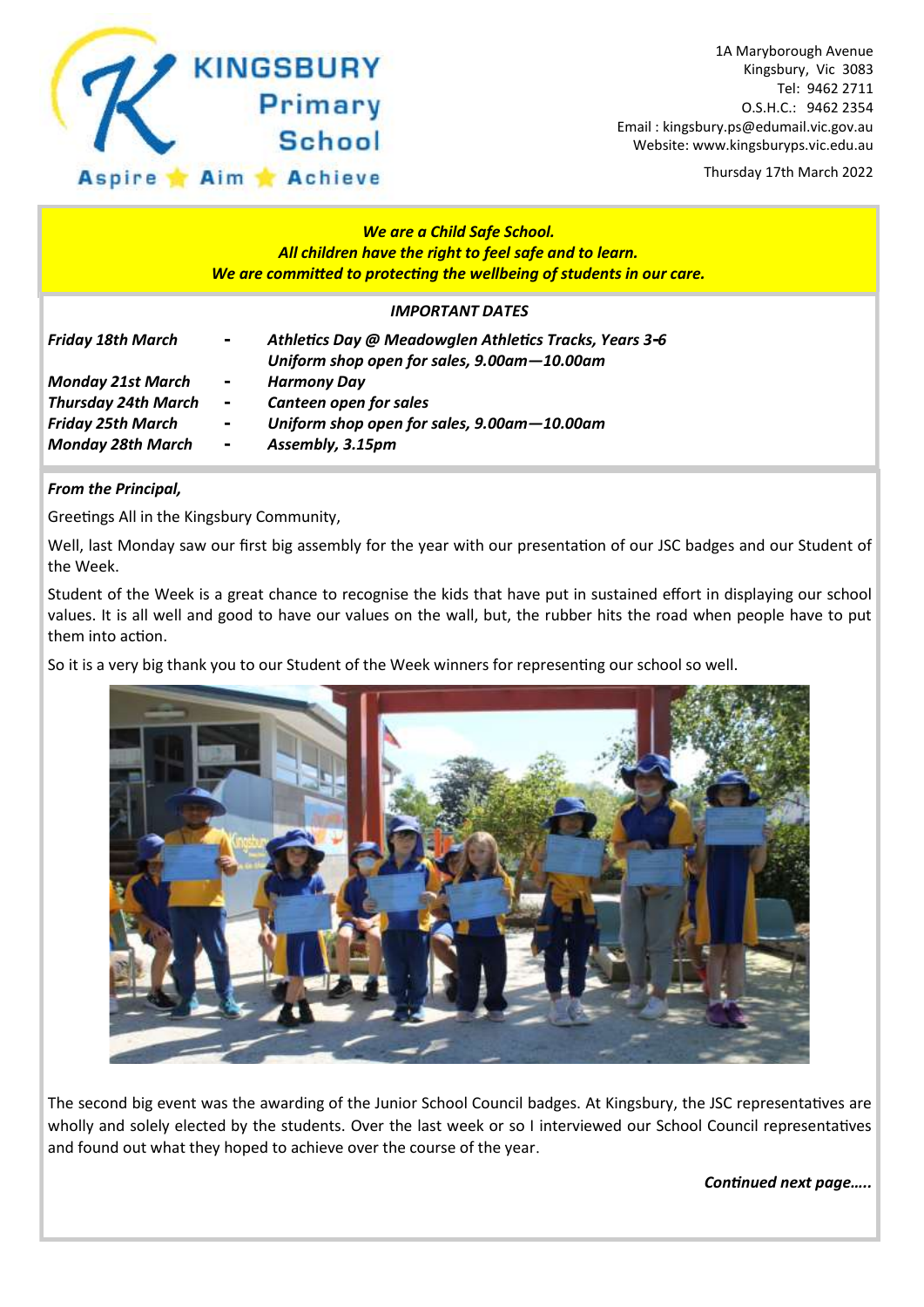#### *From the Principal (continued)*

#### **JSC Report**

This weeks Junior School Council Report has been written by our School Captains Ivy and April. In a nutshell it is a summary of who our JSC representative are and what they are looking to achieve for 2022. Hope you like it.



#### *(Junior School Councillors ready to leap in to 2022)*

| Jasmine:                                                 | I want to have a market day when grades four to six can hold stalls not just five six |  |  |  |  |
|----------------------------------------------------------|---------------------------------------------------------------------------------------|--|--|--|--|
| Ehaan:                                                   | I want to make more clubs than last year                                              |  |  |  |  |
| Tiana:                                                   | I want to make the school a better place and making it more fun with different ideas  |  |  |  |  |
| Tianah:                                                  | I want to improve my public speaking                                                  |  |  |  |  |
| Lucas:                                                   | showing respect and being a good role model                                           |  |  |  |  |
| Bill:                                                    | making the school a more enjoyable place                                              |  |  |  |  |
| Zach:                                                    | I like to I would like to help people out and teachers if they need help              |  |  |  |  |
| Vivienne:                                                | I want to improve in public speaking                                                  |  |  |  |  |
| Alexis:                                                  | I want to hold fundraisers for the children's hospital                                |  |  |  |  |
|                                                          | Genevieve: I want to help lots of people                                              |  |  |  |  |
| April:                                                   | I would like to speak more in public and do more fundraisers                          |  |  |  |  |
| lvy:                                                     | I would like to fundraise for new resources and speak publicly more                   |  |  |  |  |
| *Jeneessa and Destenee unable to be interviewed          |                                                                                       |  |  |  |  |
| Our library monitors and sports captains are as follows: |                                                                                       |  |  |  |  |
| Library monitors: Joshua and Sanjida                     |                                                                                       |  |  |  |  |
| Sports captain: Brandan                                  |                                                                                       |  |  |  |  |

*Continued next page….*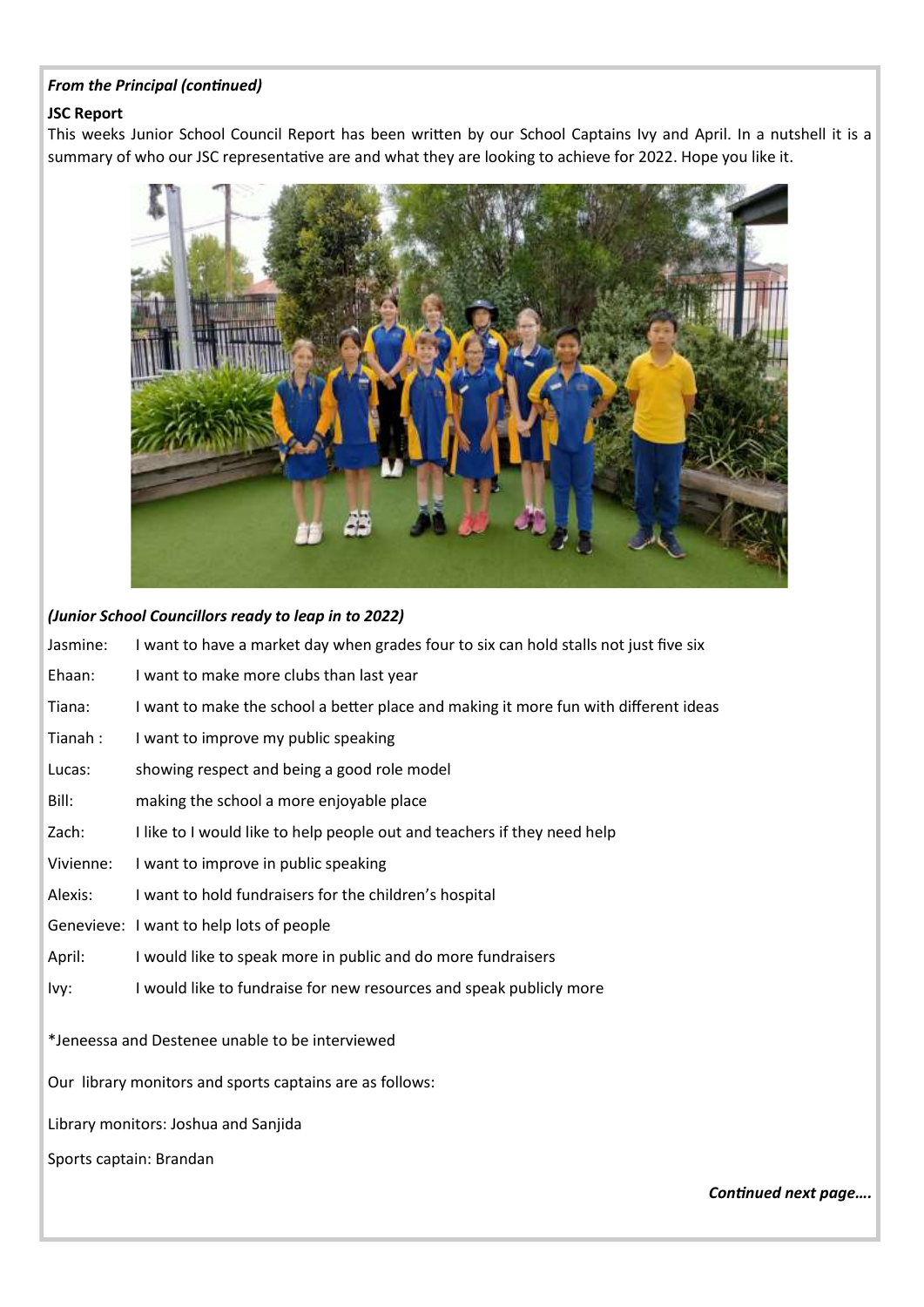#### *From the Principal (continued)*

#### **Harmony Day**

This Monday, Kingsbury Primary School will be celebrating Harmony Day on March 21<sup>st</sup>. We will be having three rotating activities throughout the day. One of the highlights will be the session that will be run by a group called "The Dance Experts". Adding to that even further will be the planting activity where we will getting our autumn vegetable garden up and running, as well as a Scavenger Hunt to be organised by Mr. McKenzie. As you can see the activities are predominantly outside and we absolutely invite parents and carers to join us celebrate this important day.

#### *Enrolments and School Tours*

Whilst there are no "zoning issues" for Kingsbury Primary School, parents are encouraged to enrol their child as early as possible. School tours are now able to recommence from Term 2, every Tuesday at 10.00am. Bookings are required to ensure that we can remain COVID-safe. Our tours provide information regarding our curriculum, specialist programs and general classroom information, as well as giving you the opportunity to view the school and classes in action. Please contact the Administration Office to make a booking or to request a 2023 Enrolment Pack to be mailed out to you.

### *Years 3-6 Camp*

The Years 3-6 Camp is fast approaching, departing Monday 4th April 2022. Our camp is fully supervised by our school staff and activities have been chosen carefully with both safety and engagement of students as our main priority. I thank all of the teachers who give up their personal time to both organise and attend camp. Final payment is due this week, CSEF can be allocated to camp, please contact the office should you have any questions about payment or any CSEF available.



*All the best Brett Millott Principal*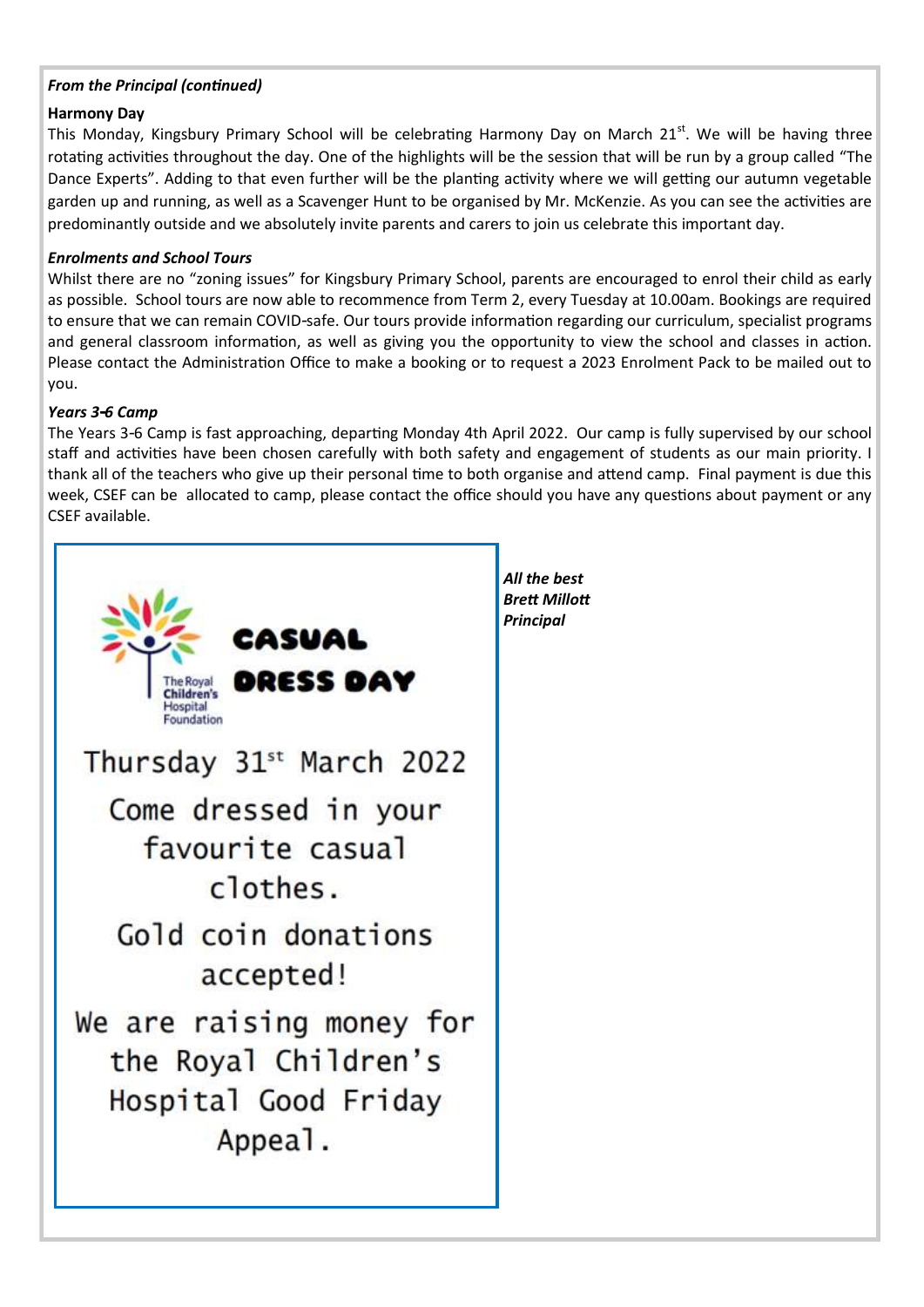

#### *PARENTS & FRIENDS EASTER RAFFLE*

Our Parents & Friends Group are once again running the Easter Raffle. Donations can be placed in the basket at the school office. Raffle will be drawn on the last day of Term 1, Friday 8th April.

## **'Kingsbury Kids Family & Friends' Facebook Group**

This facebook group has been created as a place for current Kingsbury Primary School parents, carers and family to keep in touch with each other and build our school community.

Our vision is to have a positive space where we can remind each other of events happening, ask each other questions and be here to support each other while getting to know other parents and families at the school.

Of course it is also still recommended to read official school communications on Compass and the school newsletter.

This group is run by parents of Kingsbury Primary School and is not an official school group.

To join the group, simply search the name 'Kingsbury Kids Family & Friends', and read and agree to the group rules. All are welcome and we would love to see you!

Any questions, please feel free to ask group admins Amy or Sarah - you will see us around school. :)



### **LOST PROPERTY**

We have a vast amount of lost property in the office. Please come and check and see if anything belongs to your child/ children.

Also, we ask that parents check their children's clothing, especially bomber jackets and hats and ensure that they have the correct name on it.

Please return any items that are not your own asap.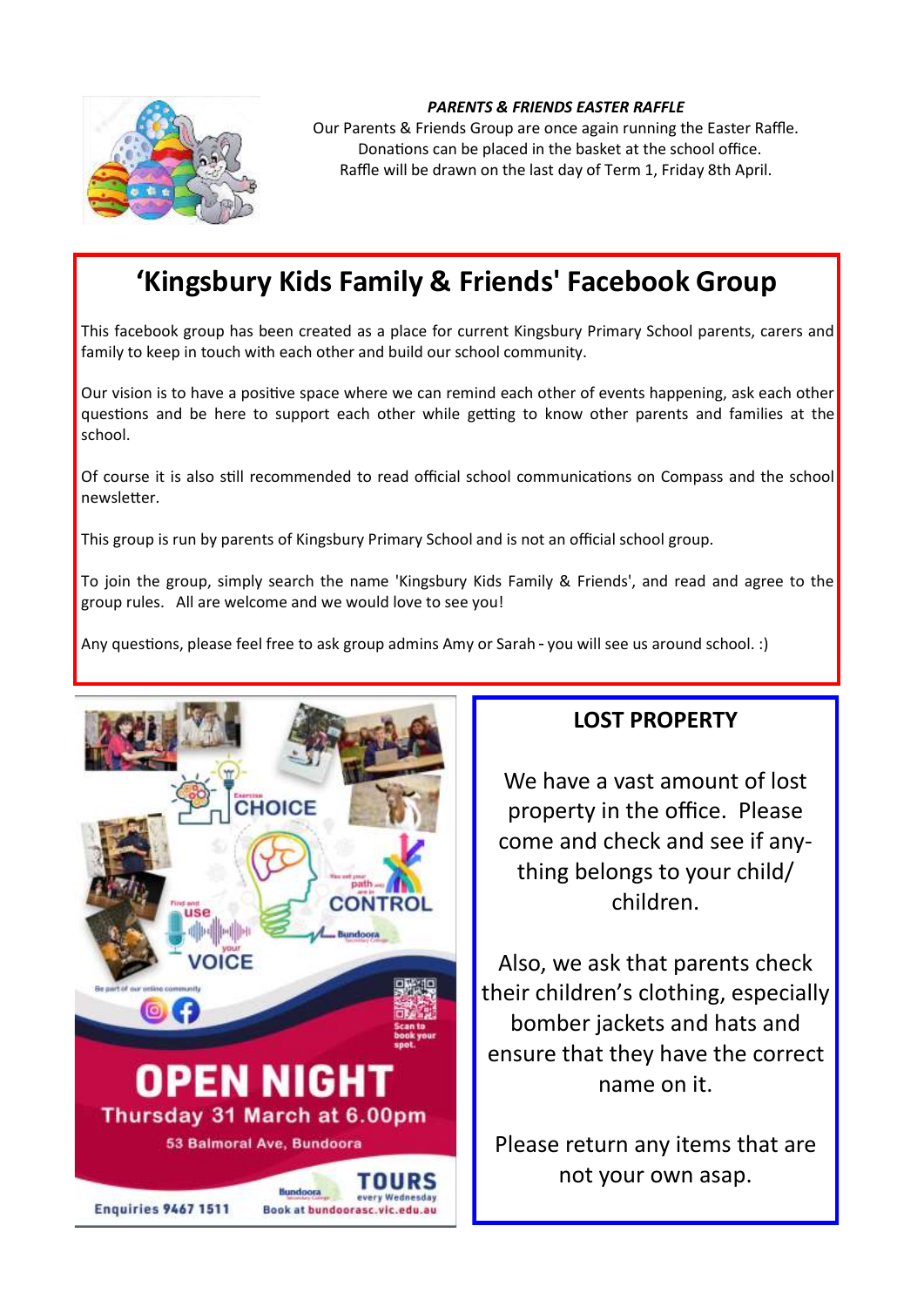# KINGSBURY OUT OF SCHOOL HOURS CARE

Email: oshc.kingsbury.ps@education.vic.gov.au Telephone: 9462 2354

Our arts and crafts table has been a hive of activity recently, resulting in many wonderful creations. Isabella has completed so many beautiful colouring sheets, as has Gabriella T. Our weekly themed challenge always reveals lots of hidden talents and creativity - to the left you'll see Angie's robot and Roan's comic which were inspired by the prompt 'technology'. Angie even described what each button would do on her robot, including making it twist, jump and lie on its back!

Outside, our recent 'minute to win it' game was a success. with participants challenging themselves to complete as many push ups, planks, sprints, etc. that they could in one minute. Well done again to Roan for helping to take charge and run the activity.

Planning is underway for our next holiday program and we're excited to share the program with you as soon as possible. If you're not yet enrolled with us but are interested in using the holiday program, please get in touch with us as soon as you can. We'd love to see you there!

|                        | <b>MONDAY</b>                                                                                   | TUESDAY                       | WEDNESDAY                    | THURSDAY                            | FRIDAY               |  |  |
|------------------------|-------------------------------------------------------------------------------------------------|-------------------------------|------------------------------|-------------------------------------|----------------------|--|--|
| BREAKFAST              | CLOSED FOR<br><b>LABOUR DAY</b>                                                                 | PORRIDGE                      | HOT CROSS BUNS               | TOAST AND CEREAL                    | TOAST AND CEREAL     |  |  |
| AFTERNOON TEA          |                                                                                                 | SAVOURY PLATTER               | YOGURT, FRUIT<br>AND GRANOLA | <b>FRIED RICE</b>                   | CHICKEN DUMPLINGS    |  |  |
| ACTIVITY OPTION 1      |                                                                                                 | ART CHALLENGE<br>THEME SCHOOL | COOKING: HTA CHIPS           | <b>COOKING: RISA</b><br>APPLE CAKES | <b>STITCHING</b>     |  |  |
| ACTIVITY OPTION 2      |                                                                                                 | MINUTE TO WIN IT              | <b>CIRCUS SKILLS</b>         | <b>TENNIS</b>                       | OBJECT HIDE AND SEEK |  |  |
| <b>FREE PLAY IDEAS</b> | PLAY DOWLING OR CHARADES. COPY YOUR FAVOURITE OSHC RECIPE. CREATE YOUR OWN PUZZLE, WRITE A QUIZ |                               |                              |                                     |                      |  |  |